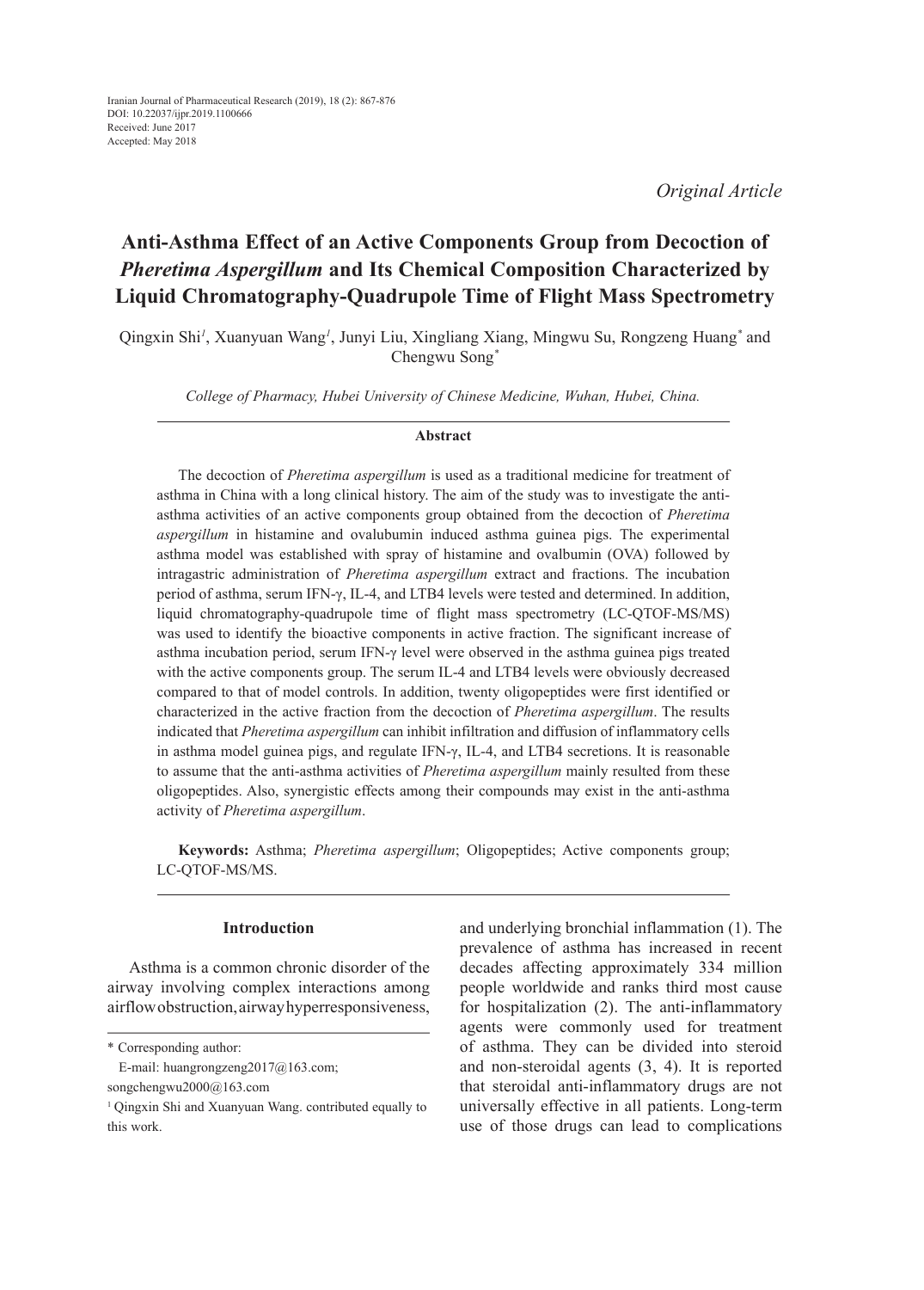such as pneumonia, fracture, hyperglycemia, and cataract (5). On the other hand, nonsteroidal anti-inflammatory drugs (NSAID) are also usually recommended for patients with asthma. NSAID-exacerbated respiratory disease is defined as hypersensitivity to NSAIDs, causing respiratory related symptoms such as bronchospasms, acute asthma exacerbation (lower airway), and severe asthma morbidity (6). NSAIDs, including aspirin, possibly cause asthma exacerbations, particularly in patients allergic to these drugs (7). Because of little adverse effect compared to those of antiinflammatory agents or other synthetic drugs to prevent or treat such repetitious chronic disease, there are increasing demands for the use of traditional natural drugs in the therapy of asthma (8).

China has 56 ethnic groups that all possess considerable knowledge about the local fauna and flora, exhibiting an array of natural resource use strategies and each ethnic culture possesses a broad knowledge regarding the medicinal properties of wildlife species. While the use of floristic resources in traditional medicine has been widely researched, there is a paucity of information regarding the utilization of faunistic resources. The annelids of Geosaurus (*Pheretima aspergillum* (E. Perrier), *Pheretima vulgaris* Chen, *Pheretima guillelmi* (Michaelsen) and *Pheretima pectinifera* Michaelsen) are valued faunistic Chinese medicines which are listed in the Pharmacopoeia of the People's Republic of China (2015, edition) for antiasthmatic remedies (9). Geosaurus preparations, especially their aqueous extracts, have been used widely for medical purposes in China for thousands of years. It have shown to exert biological activities and potential health benefit effects such as invigorating the circulation of blood, stasis-dissolving, antipyretic and diuretic effects (10). The decoction of geosaurus is commonly used in clinical treatment of asthma and possess smooth wheezing step-down, antipyretic analgesic, anticonvulsants, and other unknown pharmacological effects (8). So far, a lot of active ingredients, including amino acids, fatty acids, microelements, lumbritin, lumbrofebrin, terrestrolum brolysin, purine, choline, cholesterin, and vitamins are identified

in geosaurus extract (11). However, little information is available regarding to the active components attributed to the anti-asthma effect of geosaurus.

In this study, seven fractions were obtained by using silica gel column chromatography from total water extract of *Pheretima aspergillum*. Then, the anti-asthma effects were tested among the fractions on asthma of guinea pigs. Meanwhile, the influence of serum leukotriene B4 (LTB4), interleukin 4 (IL-4), interferon-γ (IFN-γ) were determined and the chemical compositions of the active fraction were identified or characterized using liquid chromatography-quadrupole time of flight mass spectrometry (LC-QTOF-MS/MS).

## **Experimental**

*Chemicals, materials, animals and reagents Pheretima aspergillum* was purchased from Hubei QingDa Chinese Herbal Pieces Co., Ltd. (Shiyan, China). Methanol, ethyl acetate (EtOAc), and cyclohexane were of AR-grade and purchased from Tianjin HengXing Chemical Reagent Co., Ltd. (Tianjin, China). HPLC grade acetonitrile and methanol were obtained from Fisher Scientific (Fair Lawn, NJ, USA). Aminophylline were obtained from Shanghai Yuanye Bio-Technology Co., Ltd (Shanghai, China). Histamine was obtained from Meilun Bio-Technology Co., Ltd, (Dalian, China) and ovalbumin (OVA) was obtained from Sigma Chemical Co. (USA).

Female guinea pigs (250-300 g) were obtained from the Wuhan institute of biological products co., Ltd. (Hubei, China). The animals were kept under standard laboratory conditions of 12-h light-dark cycle and 18-22 °C ambient temperature.

The ELISA kits of IFN-γ, IL-4 and LTB4 were purchased from Wuhan Myhalic Biotechnology Co., Ltd (Wuhan, China).

*Preparation of decoction from Pheretima aspergillum*

After removing the silt, five kilograms of *Pheretima aspergillum* followed by cutting into small pieces (approximately 1 cm  $\times$  1 cm). The pieces were decocted in 50 L of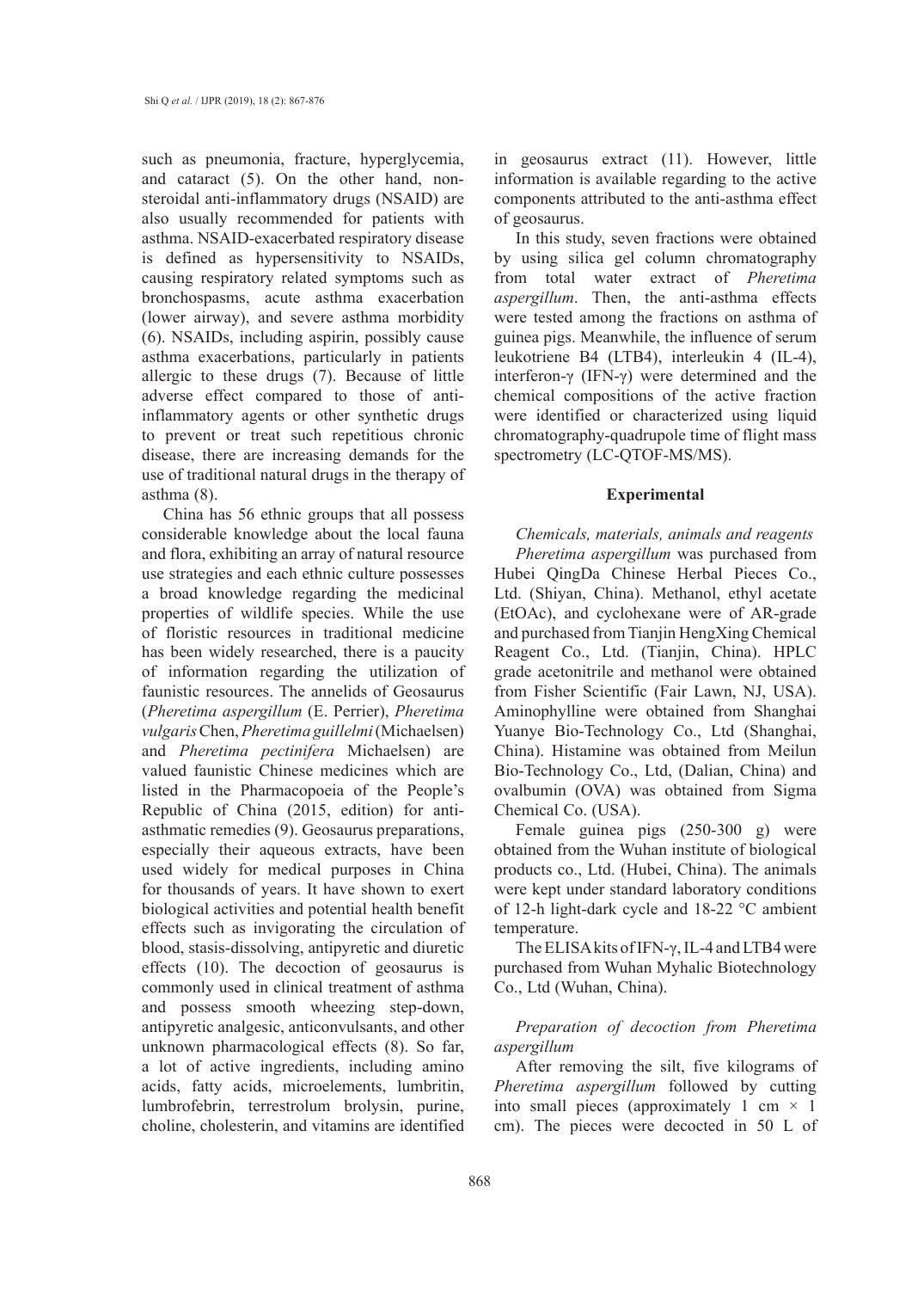distilled water for 3 h, and the extraction process was repeated for twice. The extracts were filtered and concentrated on a rotary evaporator under reduced pressure followed by drying in a freeze-dryer. The extract was subject to silica gel chromatography eluted with different proportions of solvents according to the ascending polarity of cyclohexane-EtOAc and methanol-EtOAc system. As a result, seven fractions were obtained (fraction A-G) with 240 g (4.8%), 265 g (5.3%), 295 g (5.9%), 660 g (13.2%), 835 g (16.7%), 1575 g (31.5%), and 645 g (12.9%), respectively, of the material of *Pheretima aspergillum* (w/w).

## *Animal experiments*

The present study was approved by the regional ethics committee for animal research and conforms to the Guide for the Care and Use of Laboratory Animals published by the US National Institute of Health (NIH publication No. 85-23, revised in 1985). In this study, two asthma models were established by histamine and OVA in guinea pigs. First, conscious guinea pigs were placed in a 4L inhalation chamber equipped with a jet nebulizer. The nebulizer was connected to the inhalation chamber air entry, and 20  $g L<sup>-1</sup>$  histamine solution was delivered for a period of 15 s. The asthma inducing period was counted by a trained observer, and animals that recorded time ranges greater than 120 s were screened through the next test (12). Guinea pigs selected for the study were randomly divided into 11 groups, i.e. normal control group (NC), model control group (MC), positive group (P), water extract group (WE), and fraction A to G groups  $(F_A-F_G)$ , with 8 guinea pigs in each group. The medicines were administered by stomach perfusion once a day for 3 days except guinea pigs in the normal control group after asthma induced by spraying. Aminophylline  $(0.125 \text{ g kg}^{-1})$  was administered to the guinea pigs of positive group; the guinea pigs of MC group received the same volume of physiological saline; the guinea pigs of treatment groups were administrated *Pheretima aspergillum* decoction or fractions, equivalent to 50 g material of *Pheretima aspergillum*.

One hour after the last administration, guinea pigs, except those in the normal control group, were placed in a 4 L inhalation chamber equipped with a jet nebulizer. 20 g  $L^{-1}$  histamine solution was delivered for a period of 15 s. The asthma inducing period was counted by a trained observer.

*Anti-asthma effect of Pheretima aspergillum*

Second, the asthma mode was induced in guinea pigs by inhaled OVA according to the previous literature with minor modifications(13) . Each guinea pig, except those in the NC group, was sensitized by an intraperitoneal injection of 1 mL OVA-physiological saline solution (1:10, w/v) on 0 day. All guinea pigs, except those in the normal control group, were placed in to a 4L inhalation chamber equipped with a jet nebulizer and subject to a 10% (w/v) OVA solution for 30 s on 14th day. The asthma inducing period was counted. The medication was given to the mice on days 15-17. The protocol of the dose described in 2.3.1. One hour after the last administration, the guinea pigs in eight groups were challenged by 10% (w/v) OVA for 30 s. The asthma inducing period was counted.

## *Serum IFN-γ, IL-4 and LTB4 levels*

One hour after the last administration, the guinea pigs were anesthetized with intraperitaneous injection of pentobarbital 0.03  $g \text{ kg}^{-1}$ , and the carotid artery was immediately separated to take 5 ml blood. The blood samples were centrifuged for 10 minutes at 3000 rpm. The serum was obtained and stored at -80 °C until use. Serum IFN-γ, IL-4 and LTB4 levels were determined according to the directions of the ELISA kits using an enzyme labeling analyzer (Labsystems Multiskan MS, Finland).

## *LC-QTOF-MS/MS analysis*

The fraction C was thawed and dissolved in 50% aqueous methanol  $(0.5 \text{ mg} \text{ mL}^{-1})$ . LC-QTOF-MS/MS was employed to investigate chemical composition of fraction (14). The UHPLC system consisted of a LC-30AD solvent delivery system, a SIL-30AC autosamplerz, a CTO-30A column oven, a DGU-30A3 degasser, and a CBM-30A controller from Shimadzu (Kyoto, Japan). An Ultimate XB-C18 Chromatographic column  $(3 \mu m, 3.0 \times 150 \text{ mm})$ was used at a flow rate of 0.4 mL min<sup>-1</sup>. The injection volume was 2.0 μL. The column oven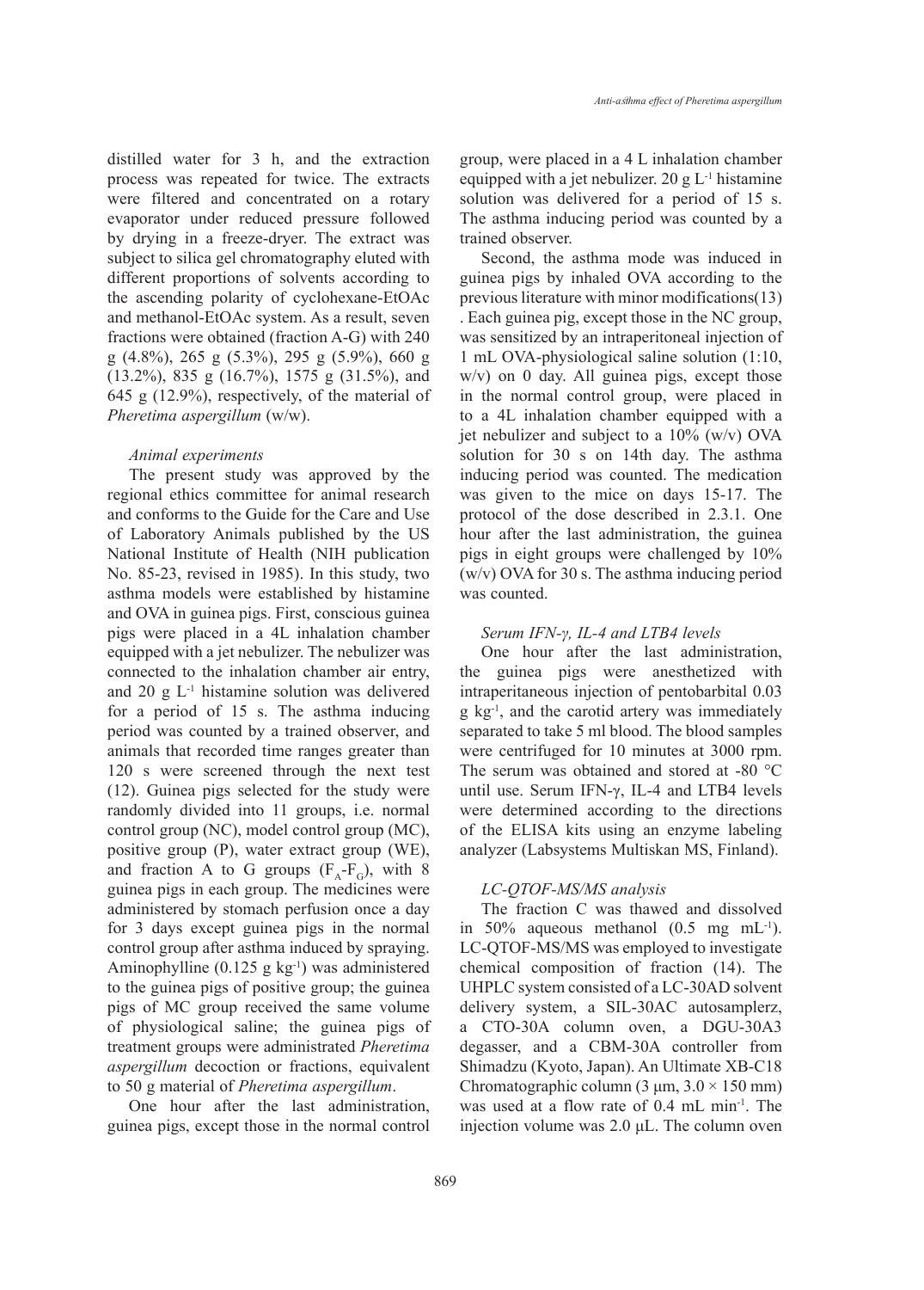|                       |                            |                 | <b>Table 1.</b> The incubation period of asthma induced by histamine and OVA in guinea pig (mean $\pm$ SD, $n = 8$ ). |                     |                  |                   |                     |                  |                  |            |                  |
|-----------------------|----------------------------|-----------------|-----------------------------------------------------------------------------------------------------------------------|---------------------|------------------|-------------------|---------------------|------------------|------------------|------------|------------------|
| Incubation period (s) |                            | Control         | Aminophylline                                                                                                         | Total extract       | Fraction A       | <b>Fraction B</b> | Fraction C          | Fraction D       | Fraction E       | Fraction F | Fraction G       |
|                       | treatment<br><b>Before</b> | 88.6±16.1       | 85.4±19.9                                                                                                             | 91.0±10.7           | 79.9±17.8        | 83.4±16.1         | 93.5±11.8           | 87.6±14.3        | 88.7±16.1        | 95.0±13.7  | 89.5±18.2        |
| Histamine             | treatment<br>After         | $90 + 15.3$     | 360.0±0.0                                                                                                             | $305.1 \pm 17.3$ ** | $110.4 \pm 24.3$ | $123.9 \pm 10.8$  | 360.000.0**         | $126.5 \pm 22.4$ | $104.6 \pm 13.9$ | 83.41±13.8 | $103.7 \pm 25.4$ |
| <b>OVA</b>            | treatment<br><b>Before</b> | $85.3 \pm 15.9$ | $87.5 \pm 21.6$                                                                                                       | 93.8±17.7           | 86.3±20.8        | $90.5 \pm 13.3$   | 88.0±24.6           | $90.8 \pm 14.5$  | 87.9±14.3        | 93.6±12.2  | 83.9±25.8        |
|                       | treatment<br>After         | $76.9 \pm 25.8$ | $360.0 \pm 0.0$ <sup>**</sup>                                                                                         | $285.3 \pm 15.9***$ | 90.8±28.9        | 119.3±20.8        | $327.0 \pm 17.8$ ** | 89.9±16.7        | 98.4±21.5        | 94.6±15.5  | 91.4±17.6        |
|                       |                            |                 | $p < 0.05$ , $p < 0.01$ significantly different from control groups.                                                  |                     |                  |                   |                     |                  |                  |            |                  |

was maintained at 30 °C. Mobile phase A was water-formic acid (1000: 1, v/v) and mobile phase B was acetonitrile. The following binary gradient with linear interpolation was used: 0.01 min, 5 % B; 20 min, 43 % B; 27 min, 98 % B; 32 min, 98 % B; 33 min, 5 % B; 35 min, 5 % B.

The QTOF-MS/MS analysis was carried out using a Triple TOF 5600 system with a duo spray source in the positive ion mode (AB SCIEX, Foster City, CA, USA). The QTOF-MS parameters were optimized as follows: ion source temperature, 600 °C; ion spray voltage, 5000 V; curtain gas, 45 psi; nebulizer gas (GS 1), 50 psi; heater gas (GS 2), 50 psi; declustering potential (DP), 80 V. The collision energy (CE) was set at 10 eV for TOF MS/ MS. The mass ranges were set at *m/z* 100-1500 for the full-scan mode. The most intensive of 8 ions from each full MS scan were selected as precursor ions for MS/MS fragmentation in the information dependent acquisition (IDA) experiments. Dynamic background subtraction was used to match the IDA criteria.

## *Statistical Analysis*

Experimental values are presented as mean ± SD. Statistical significance was determined by Student′s *t*-test using the SPSS (19.0). Values of  $p < 0.05$  were considered statistically significant. The acquisition and analysis of LC-MS data were controlled by PeakView ® 1.2 software (AB SCIEX, Foster City, CA, USA).

## **Results and Discussion**

## *The incubation period of asthma*

The guinea pigs used in the present study were in good health throughout the experiment and no side effects were observed. The two models used in this study have been widely used for the evaluation of anti-asthma activity with incubation period of asthma as index (13). Table 1 showed that there were no significant differences among the incubation period of asthma before treatment of each group (*p > 0.05*). In addition, the marked decrease in incubation period of asthma in MC group indicated a successful establishment of an asthma model. As depicted in Table 1, the incubation period after treatment in positive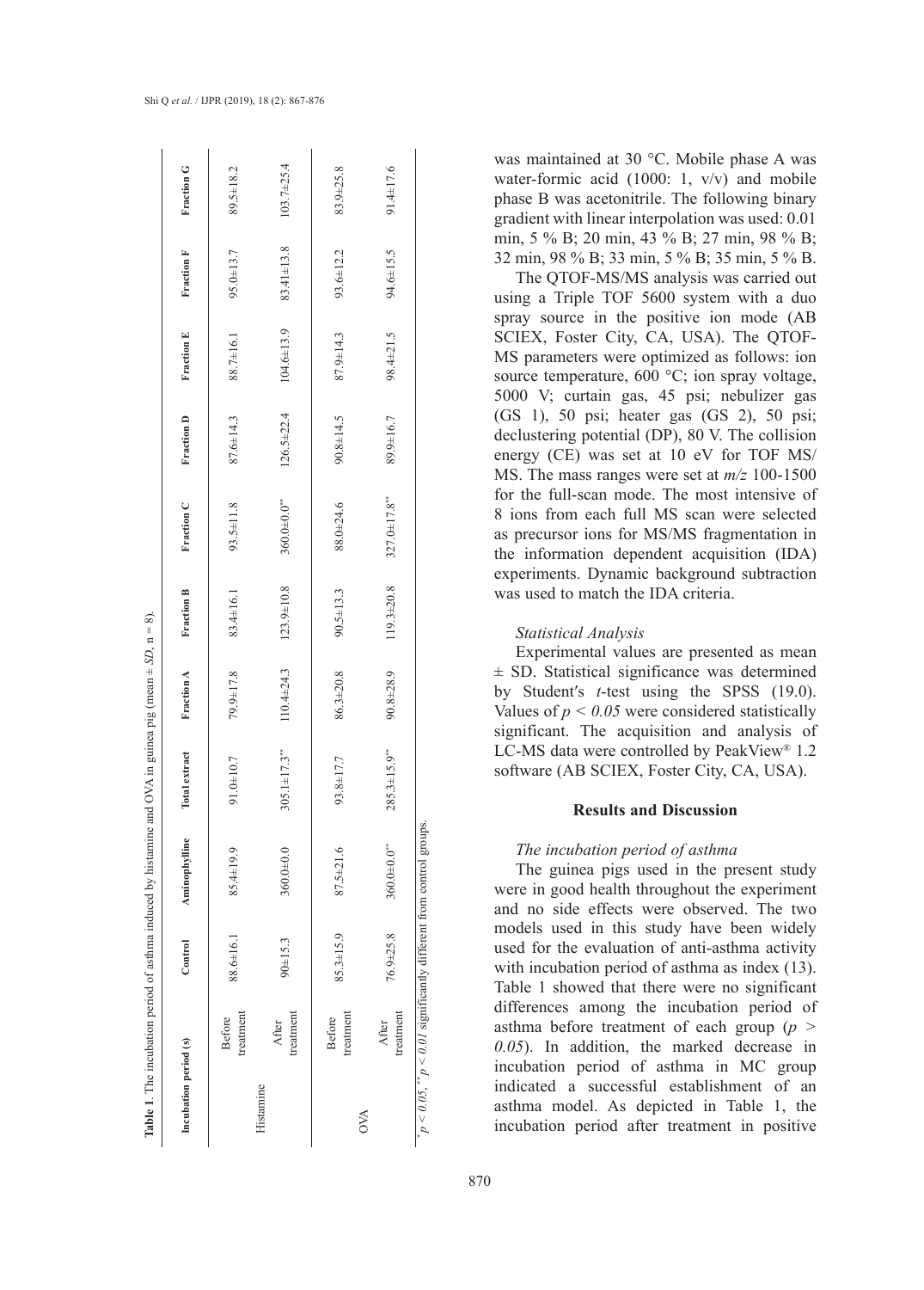group significantly increased as compared with those in the MC group  $(p < 0.01)$ . Meanwhile, Fraction C possessed potent anti-asthma effect by the evidence of significantly increased asthma incubation period when compared to that of other treatment groups.

## *Serum IFN-γ, IL-4 and LTB4 levels*

As shown in Table 2, the serum IFN-γ, IL-4, and LTB4 levels in NC group were within the normal ranges in two models. In the asthma guinea pigs induced by histamine, significantly decreased serum IFN-γ levels were observed in guinea pigs of MC group, compared to that of guinea pigs in NC group. Significantly increased serum IL-4 and LTB4 levels were observed in guinea pigs of MC group, compared to that of guinea pigs in NC group. A successful establishment of an asthma model was demonstrated. There were significant reductions in the serum IFN- $\gamma$  value in P and  $F_c$  groups, which were 78% and 76%, respectively, higher than that of MC group. The serum IL-4 levels in the P and  $F_c$  groups, represented a significant increase of 59% and 54% as compared to that in MC group, respectively. The serum LTB4 levels in the P and  $F_c$  groups in the asthma guinea pigs induced by histamine, represented an increase of 67% and 74% as compared to that in MC group, respectively. In addition, the serum IFNγ, IL-4 and LTB4 levels showed the same trends in the asthma guinea pigs induced by OVA.

As the best species of Pheretima in traditional Chinese medicine, numerous Chinese medical scholars have recognized *Pheretima aspergillum* as an effective medicine for various activities (15-17). The recent study reported that decoction of *Pheretima aspergillum* effectively mitigated Th2 type inflammatory reactions (5, 18). It significantly decreased the levels of IL-4, IL-5 and IL-13 and downregulated IgE expression (19). In addition, the decoction of *Pheretima aspergillum* has an attenuated effect on mucus secretion and infiltration of inflammatory cells in the lung (20). T-lymphocyte subgroups and the levels of Th1/ Th2 cytokines played an important role in the occurrence of bronchial asthma, and severity of patient′s condition and subsequent therapeutic effects (21). The cytokines released by the

 $15.46 \pm 1.29$ <sup>\*\*</sup> IFN- $\gamma$  46.49  $\pm$  2.53\*\* 25.18  $\pm$  1.8  $\pm$  1.84 36.17  $\pm$  3.10\*\* 36.17  $\pm$  3.10\*\*  $26.79 \pm 2.35$ \*\*  $\text{II} -4$  21.88  $\pm$  1.59\*\* 49.11  $\pm$  2.155\*\* 29.17  $\pm$  2.15\*\* LTB4  $9.14 \pm 0.72**$   $20.76 \pm 1.20$   $20.76 \pm 1.20$   $20.39 \pm 0.95**$  13.90  $\pm 0.70$   $\pm 1.29**$ IFN- $\gamma$  45.06  $\pm$  3.68  $\pm$  3.52  $^{**}$  35.90  $\pm$  1.04  $^{**}$  35.90  $\pm$  1.94  $^{**}$  35.82  $\pm$  3.51  $^{**}$  $30.09 \pm 2.60$ <sup>\*</sup>  $\text{II} -4$   $22.58 \pm 2.02^{**}$   $51.50 \pm 2.97$   $51.50^*$   $33.29 \pm 2.32^{**}$ LTB4 9.72  $\pm$  0.94\*\* 21.49\*\* 21.60  $\pm$  1.52 1.50  $\pm$  1.52 1.51.7  $\pm$  1.03\*\* 1.49\*\*  $16.68 \pm 1.49$ <sup>\*</sup> Fraction C  $35.29 \pm 3.25$ **Parameters (pg/mL) Normal control Model control Aminophylline Fraction C**  $33.82 \pm 3.51$ kminophylline  $29.17 \pm 2.15$ <sup>\*\*</sup>  $13.90 \pm 0.95$ <sup>\*\*</sup>  $33.29 \pm 2.32$ <sup>\*\*</sup>  $15.17 \pm 1.03$  $86.17 \pm 3.10^*$  $35.90 \pm 1.94^{\circ}$ **Table 2.** The serum IFN- $\gamma$ , IL-4 and LTB4 levels in asthma guinea pig induced by histamine and OVA (mean  $\pm$  SD, n = 8) **Table 2**. The serum IFN-γ, IL-4 and LTB4 levels in asthma guinea pig induced by histamine and OVA (mean ± *SD*, n = 8). Model control  $49.11 \pm 2.05$  $20.76 \pm 1.20$  $27.11 \pm 2.02$  $51.50 \pm 2.97$  $25.18 \pm 1.84$  $21.60 \pm 1.52$ Normal control  $22.58 \pm 2.02$ <sup>\*\*</sup>  $46.49 \pm 2.53$  $21.88 \pm 1.59$ <sup>\*</sup>  $9.72 \pm 0.94$ \*\*  $9.14 \pm 0.72$ \*\*  $45.06 \pm 3.62^{\circ}$ LTB4 IFN-y LTB4 FN-y  $\mathbb{L} \mathbb{-} 4$  $L<sub>-4</sub>$ Parameters (pg/mL) Histamine Histamine OVA

 $* p < 0.05$ ,  $* p < 0.01$  significantly different from model control groups.

" $p < 0.05$ , "  $p < 0.01$  significantly different from model control groups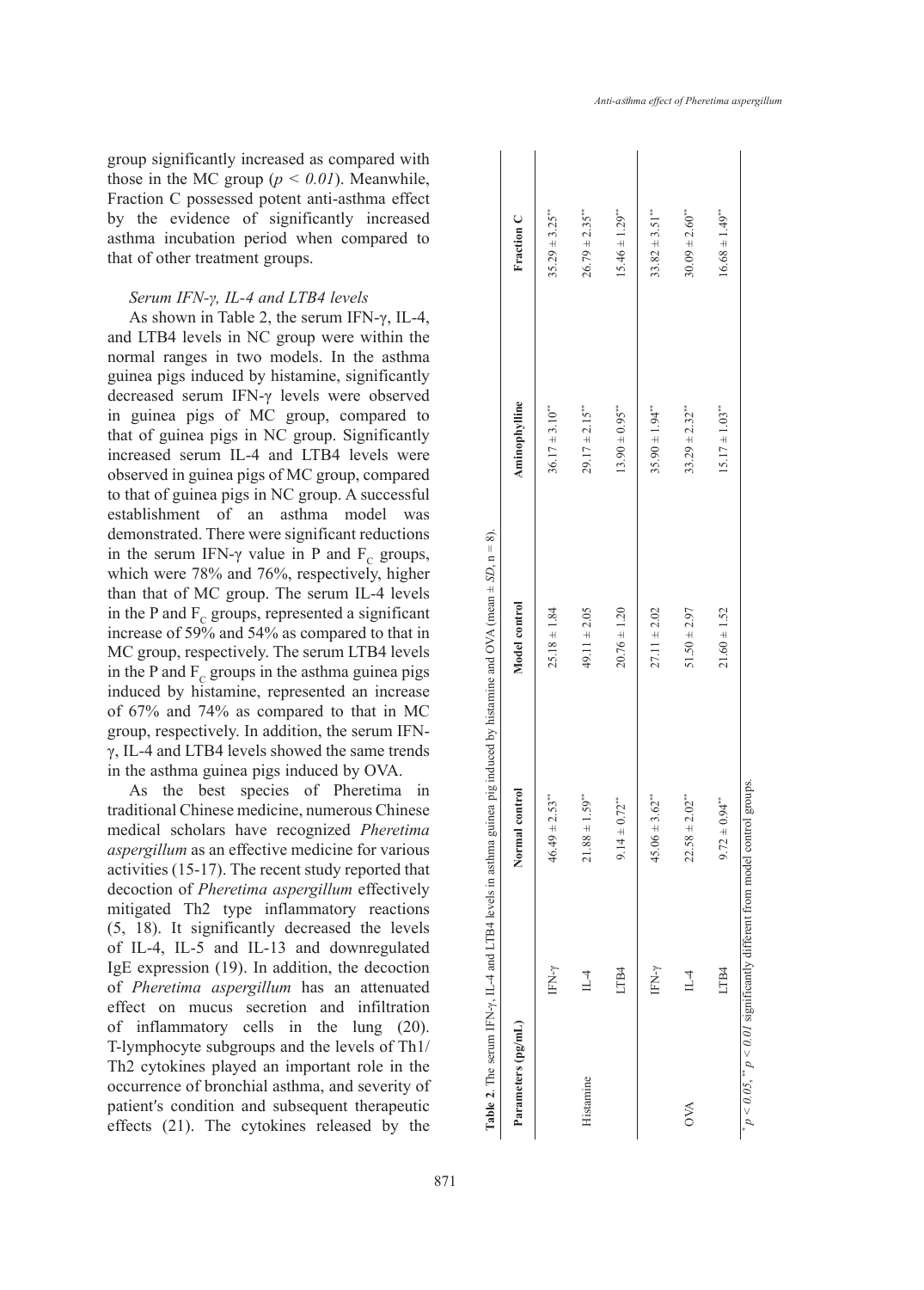T-lymphocyte subgroups exert a critical role on the inflammatory reactions of the respiratory mucosa and mycoplasma pneumonia. The main function of Th1 cells is to secrete IFN-γ, which can induce the activation of macrophages and generate immunoglobulin, mainly characterized by cytotoxic effects (22). During the induction of secretion of macrophages and mast cells, the important function of Th2 cells is to secrete IL-4, which are mainly characterized by delayed type hypersensitivity (23). Infiltration of inflammatory cells into airway tissues was associated with expressions of specific adhesion molecules enhanced by Th2-mediated cytokines such as IL-4 (24). In the present study, the increaesd IFN-γ and decreased IL-4 levels in serum gives evidence for the ameliorative effect of fraction C in treatment of asthma.

In the recent experiment, it was found that *Pheretima aspergillum* can decrease the serum LTB4 level in the asthma guinea pigs (20). In addition, the decoction of *Pheretima aspergillum* not only influences the inflammatory cells, such as eosinophil and lymphocytes, but also participates in the immune regulation to regulate the cytokines, such as LTB4 (17). Leukotrienes are a group of proinflammatory lipid mediators produced by many different cells of the innate immune system, including granulocytes, mast cells, and macrophages (25). In asthma specifically, LTB4 was found to be elevated in bronchoalveolar lavage, plasma, and sputum (26). Meanwhile, LTB4 is related to asthma exacerbations and the development of airway hyperresponsiveness (27). In the present study, the ameliorative effect of fraction C on the levels of serum LTB4 levels was observed, indicating that the anti-asthma activity of *Pheretima aspergillum* may be possibly attributed to the regulations of proinflammatory lipid mediators.

## *LC-QTOF-MS/MS analysis*

The characterization of the chemical composition in fraction C was completed mainly by rationalization of their data of accurate mass measurement and the collision-induced dissociation (CID) MS/MS product ions. As depicted in Figure 1, twenty compounds were characterized and extracted in a total ion chromatogram (TIC). All of the precursor ions

exhibited a very similar product ion at m/z 114.0919, suggested the same substituent on the structures of these compounds. First, the neutral loss of monosaccharide substituents was excluded from the analyses. Second, a series of amino acids were examined to fit the regular fragmentation patterns of these compounds. For instance, compound 9 showed a predominant precursor ion at m/z 566.4267 (calculated for  $C_{30}H_{55}N_5O_5$ , 566.4281) in positive ion mode. As is shown in Table 3, the product ion at m/z 113.0841 was easily produced by cleavage of the peptide bond. Since the product ions at m/z 114.0919 is a characteristic indicator for the presence of leucine. The compound 9 was characterized as an oligopeptide composed of 5 leucines. Comparing with the structure information of 24 amino acids, the other compounds were characterized based on the same procedures above. As a result, twenty oligopeptides were characterized in fraction C (Table 3). However, within the limitations of LC-MS/MS, the isomeric amino acids, such as leucine and isoleucine could not be determined by LC-QTOF-MS/MS in this study.

The organic solvents are commonly used in the extraction methods for pharmacology research. However, those methods could not reflect the real characteristic active components of some Traditional Chinese Medicine material because most of them were consumed in the form of boiling water extraction, which would result in different phytochemical profiles in the extracts. Amino acids are one of the major components of *Pheretima aspergillum*, which have been studied as active components that possessed anti-asthma effects (28). Oligopeptide, being a major intracellular redox regulator has been shown to be implicated in regulation of airway reactivity and inflammation. Severe asthmatics had biochemical changes related to steroid and amino acid/protein metabolism (29). The depletion or repletion of glutathione exacerbates or ameliorates allergic asthma respectively by regulation of airway oxidante antioxidant balance (30). The complex oligopeptides characterized in fraction C obtained from the decoction of *Pheretima aspergillum* suggested that the amino acids were complex during boiling water extraction process. Therefore, the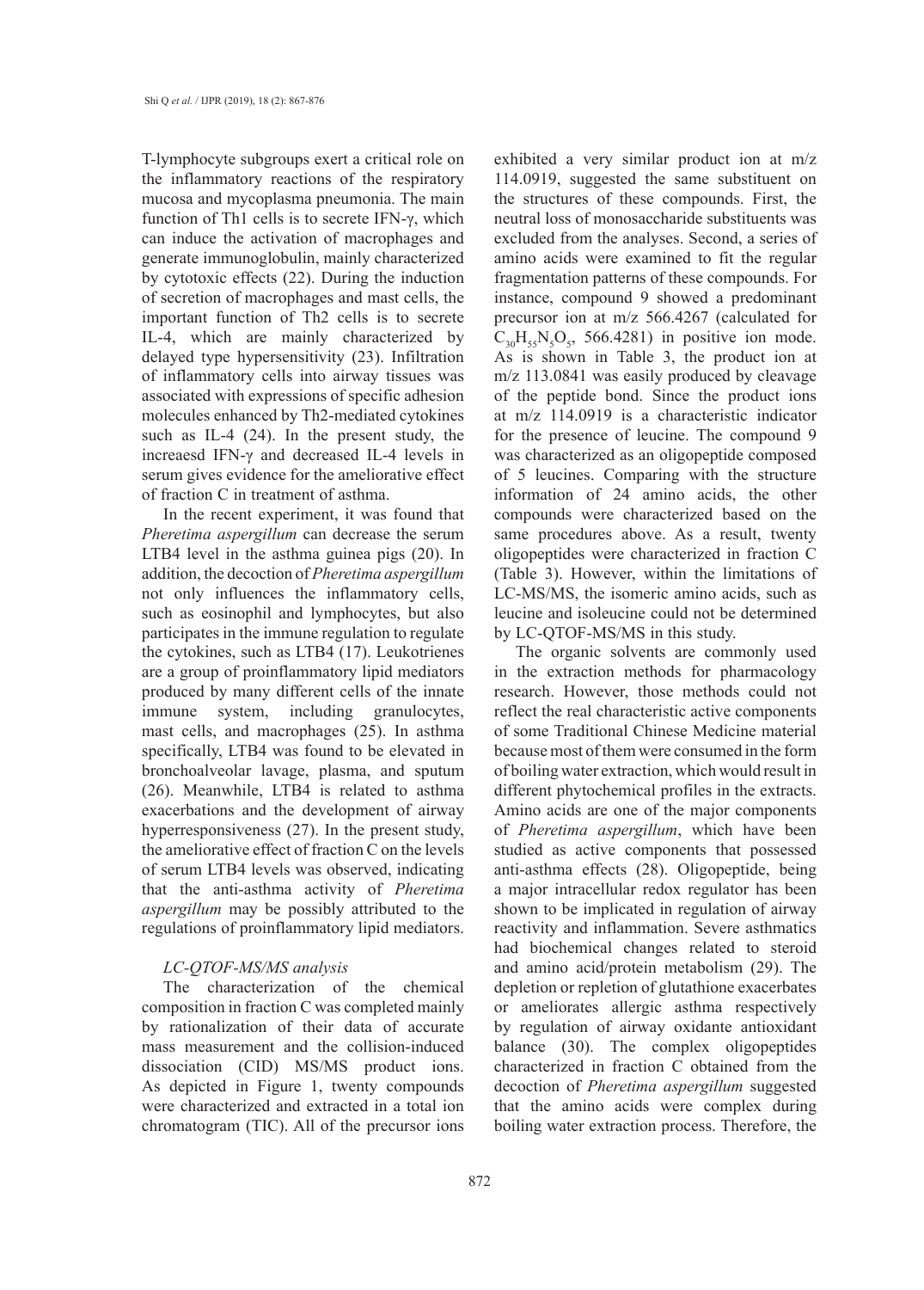| Table 3. LC-QTOF-MS/MS identification of oligopeptides in fraction C obtained from the decoction of <i>Pheretima aspergillum</i> . |  |
|------------------------------------------------------------------------------------------------------------------------------------|--|
|------------------------------------------------------------------------------------------------------------------------------------|--|

| No.              | <b>RT</b> | Structures <sup>*</sup>                                          | Formula                  | <b>Exact</b><br>mass | $[M+H^+]$ | ppm    | <b>MS/MS</b>                                                                                                          |
|------------------|-----------|------------------------------------------------------------------|--------------------------|----------------------|-----------|--------|-----------------------------------------------------------------------------------------------------------------------|
| $\mathbf{1}$     | 9.25      | $(3 \times \text{Leu}^{**}) - 3H, O$                             | $C_{18}H_{33}N_{3}O_{3}$ | 340.2600             | 340.2587  | $-3.8$ | 340.2587, 322.2485, 227.1747,<br>209.1637, 114.0904                                                                   |
| $\overline{2}$   | 9.28      | $(3 \times \text{Leu}) - 3H, O$                                  | $C_{18}H_{33}N_{3}O_{3}$ | 340.2600             | 340.2584  | $-4.7$ | 322.2481, 227.1746, 209.1639,<br>114.0914                                                                             |
| 3                | 10.99     | $(3 \times \text{Leu} + \text{Cit}) - 4H2O$                      | $C_{24}H_{44}N_6O_5$     | 497.3451             | 497.3442  | $-1.8$ | 453.3419, 435.3313, 340.2597,<br>322.2492, 227.1753, 209.1627,<br>114.0897                                            |
| $\overline{4}$   | 11.04     | $(4 \times \text{Leu}) - 4H2O$                                   | $C2_AH_AN_AO_A$          | 453.3441             | 453.3428  | $-2.9$ | 435.3322, 408.7874, 340.2600,<br>322.2487, 274.8020, 227.1702,<br>209.1639, 114.0909                                  |
| 5                | 11.08     | $(4 \times \text{Leu}) - 4H, O$                                  | $C_{24}H_{44}N_4O_4$     | 453.3441             | 453.3431  | $-2.2$ | 453.3431, 435.3328, 322.2489,<br>227.1911, 209.1643, 114.0912                                                         |
| 6                | 11.16     | $(3 \times \text{Leu} + \text{Orn})$ -<br>4H <sub>2</sub> 0      | $C_{23}H_{43}N_5O_4$     | 454.3393             | 454.3450  | 12.5   | 436.3350, 341.2616, 323.2517,<br>228.1727, 210.1687, 114.0911                                                         |
| $\boldsymbol{7}$ | 11.16     | $(2 \times \text{Leu} + \text{Orn} + \text{Cit})$<br>$-4H2O$     | $C_{23}H_{43}N_7O_5$     | 498.3404             | 498.3457  | 10.6   | 453.3418, 340.2710, 227.1719,<br>114.0897                                                                             |
| 8                | 12.27     | $(4 \times \text{Leu} + \text{Cit}) - 5H_{2}O$                   | $C_{30}H_{55}N_7O_6$     | 610.4292             | 610.4244  | $-7.9$ | 566.4271, 548.4164, 453.3431,<br>435.3318, 340.2581, 322.2480,<br>227.1745, 209.1642, 114.0913                        |
| 9                | 12.28     | $(5 \times \text{Leu}) - 5\text{H}2$                             | $C_{30}H_{55}N_5O_5$     | 566.4281             | 566.4262  | $-3.4$ | 548.4155, 453.3419, 435.3311,<br>340.2820, 322.2482, 227.1751,<br>209.1639, 114.0907                                  |
| 10               | 12.34     | $(4 \times \text{Leu} + \text{Met})$ -<br>5H <sub>2</sub> O      | $C_{29}H_{53}N_5O_5S$    | 584.3846             | 584.3891  | 7.7    | 566.4258, 548.4147, 453.3413,<br>435.3310, 340.2399, 322.2480,<br>228.1568, 209.1633, 114.0910                        |
| 11               | 13.28     | $(6 \times \text{Leu}) - 6\text{H}2$ O                           | $C_{36}H_{66}N_6O_6$     | 679.5122             | 679.5105  | $-2.5$ | 566.4274, 548.4163, 453.3434,<br>436.3360, 340.2591, 322.2485,<br>227.1748, 209.1645, 114.0921                        |
| 12               | 13.37     | $(4 \times \text{Leu} + 2 \times \text{Orn})$<br>$-6H2O$         | $C_{34}H_{64}N_8O_6$     | 681.5027             | 681.5144  | 17.2   | 663.5087, 567.4405, 454.3549,<br>341.2710, 228.1876, 114.0933                                                         |
| 13               | 13.38     | $(3 \times \text{Leul} + 2 \times \text{Orn} +$<br>$Cit) - 6H2O$ | $C_{34}H_{64}N_{10}O_7$  | 725.5038             | 725.5057  | 2.6    | 681.5151, 568.4297, 455.3255,<br>342.2426, 228.2587, 114.0902                                                         |
| 14               | 13.95     | $(7 \times \text{Leu}) - 7H_{2}0$                                | $C_{42}H_{77}N_{7}O_{7}$ | 792.5963             | 792.5947  | $-2.0$ | 792.5947, 774.5818, 679.5103,<br>661.5011, 566.4245, 548.4154,<br>453.3424, 435.3317, 340.2581,<br>227.1761, 114.0896 |
| 15               | 13.95     | $(6 \times \text{Leu} + \text{Cit}) - 7H_{2}O$                   | $C_{42}H_{77}N_{9}O_{8}$ | 836.5973             | 836.5941  | $-3.8$ | 792.5948, 679.5108, 566.4274,<br>453.3433, 340.2594, 227.1762,<br>114.0913                                            |
| 16               | 14.02     | $(7 \times \text{Leu}) - 7H,0$                                   | $C_{42}H_{77}N_{7}O_{7}$ | 792.5963             | 792.5941  | $-2.8$ | 792.5941, 774.5830, 679.5121,<br>566.4267, 548.4155, 453.3426,<br>340.2573, 227.1741, 209.1642,<br>114.0911           |
| 17               | 14.41     | $(7 \times \text{Leu} + \text{His})$ - 8H <sub>2</sub> O         | $C_{48}H_{84}N_{10}O_8$  | 929.6552             | 929.6587  | 3.8    | 929.6587, 792.5930, 679.5124,<br>566.4417, 453.3436, 340.2609,<br>227.1717, 209.1643, 114.0912                        |
| 18               | 14.49     | $(4 \times \text{Leu} + 3 \times \text{Orn} +$<br>Met) - $8H2O$  | $C_{44}H_{83}N_{11}O_8S$ | 926.6225             | 926.6235  | 1.1    | 926.6235, 813.5908, 700.5059,<br>587.4217, 456.3237, 342.2437,<br>228.1601, 114.0909                                  |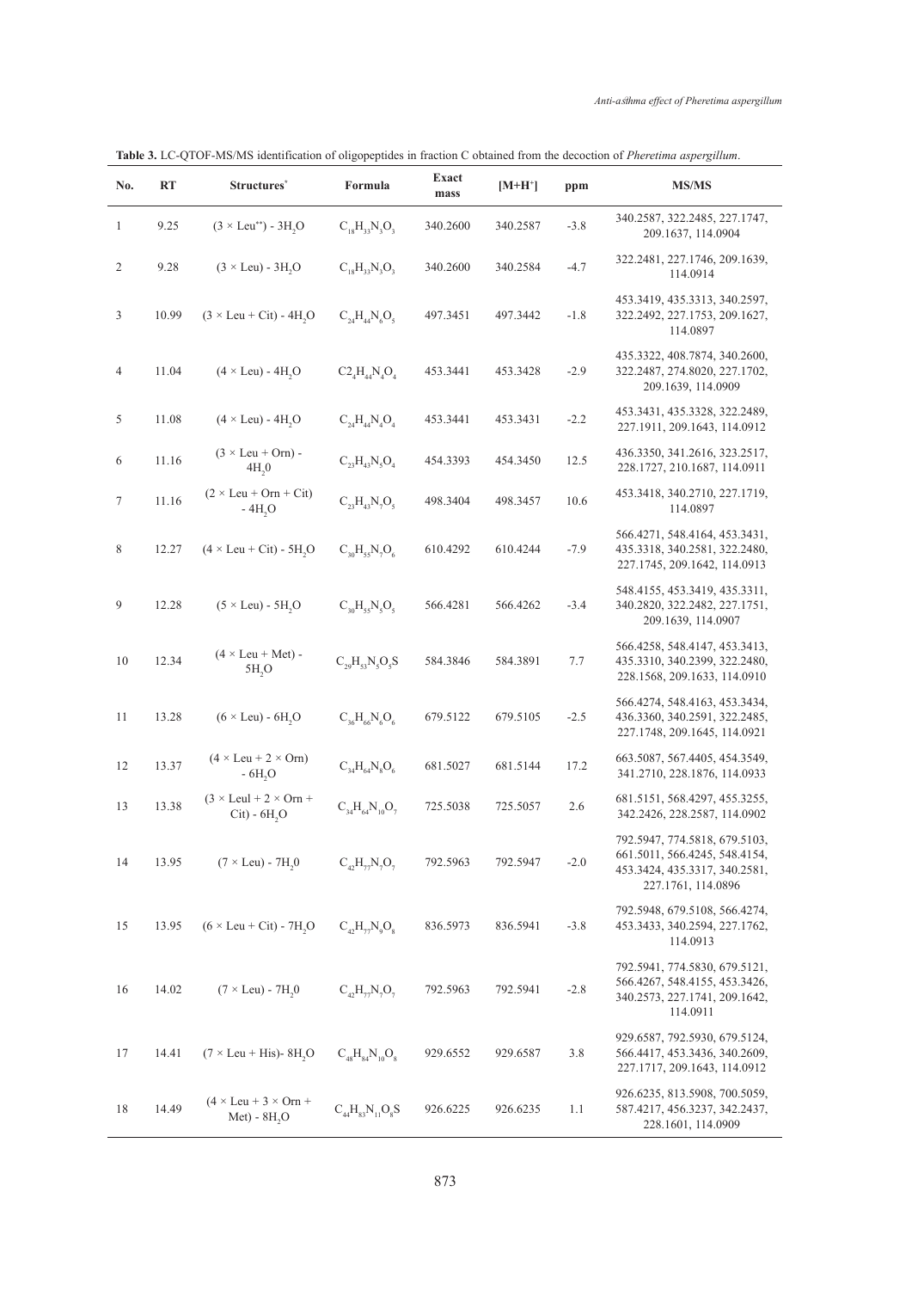| No. | RT    | Structures <sup>*</sup>                                         | <b>Formula</b>                                       | Exact<br>mass | $[M+H^+]$ | ppm    | <b>MS/MS</b>                                                                         |
|-----|-------|-----------------------------------------------------------------|------------------------------------------------------|---------------|-----------|--------|--------------------------------------------------------------------------------------|
| 19  | 14.94 | $(8 \times \text{Leu}) - 8\text{H}_2\text{O}$                   | $C_{\text{48}}H_{\text{88}}N_{\text{s}}O_{\text{s}}$ | 905.6803      | 905.6853  | 5.5    | 905.6853, 792.6001, 679.5261,<br>566.4411, 453.3490, 340.2626,<br>227.1743, 114.0909 |
| 20  | 14.95 | $(3 \times \text{Leu} + 4 \times \text{Orn} +$<br>$Met) - 8H2O$ | $C_{42}H_{82}N_{12}O_8S$                             | 927.6718      | 927.6637  | $-8.7$ | 927.6637, 813.5934, 700.5094,<br>586.3739, 455.8281, 341.2424,<br>228.1576, 114.0909 |

\* Abbreviations: Leucine (Leu); Isoleucine (Ile); Ornithine (Orn); Methionine (Met); Histidine (His); Citrulline (Cit).

\*\* Within the limitations of LC-MS/MS, the isomeric amino acids, such as Leucine and Isoleucine could not be determined by LC-QTOF-MS/MS in this study.

oligopeptides identified in the fraction C may in part contributed to the anti-asthmatic effect of *Pheretima aspergillum*.

#### **Conclusion**

In this study, the anti-asthma effect of an active components group from decoction of *Pheretima aspergillum* were investigated using two asthma models *in-vivo*. The components group effectively increased the incubation period of asthma induced by histamine and OVA in guinea pig. Moreover, twenty oligopeptides were first identified or characterized by LC-QTOF-MS/MS in fraction C from the decoction of *Pheretima aspergillum*. Our

results provide evidence that the oligopeptides may have potential anti-asthma effect in the development of bronchial asthma. However, due to the complexity of the chemical composition in *Pheretima aspergillum*, the exact bioactive compound(s) that is/are responsible for the antiinflammatory and anti-asthmatic effects or the synergistic effects among these compounds are still unknown and should be further investigated in our future studies.

## **Acknowledgment**

Funds for this research were provided by a grant (No. 2016CFB532) from Natural Science Foundation of Hubei Province.



**Figure 1**. TIC mass spectrum in positive mode of fraction C by LC-QTOF-MS/MS. **Figure 1.** TIC mass spectrum in positive mode of fraction C by LC-QTOF-MS/MS.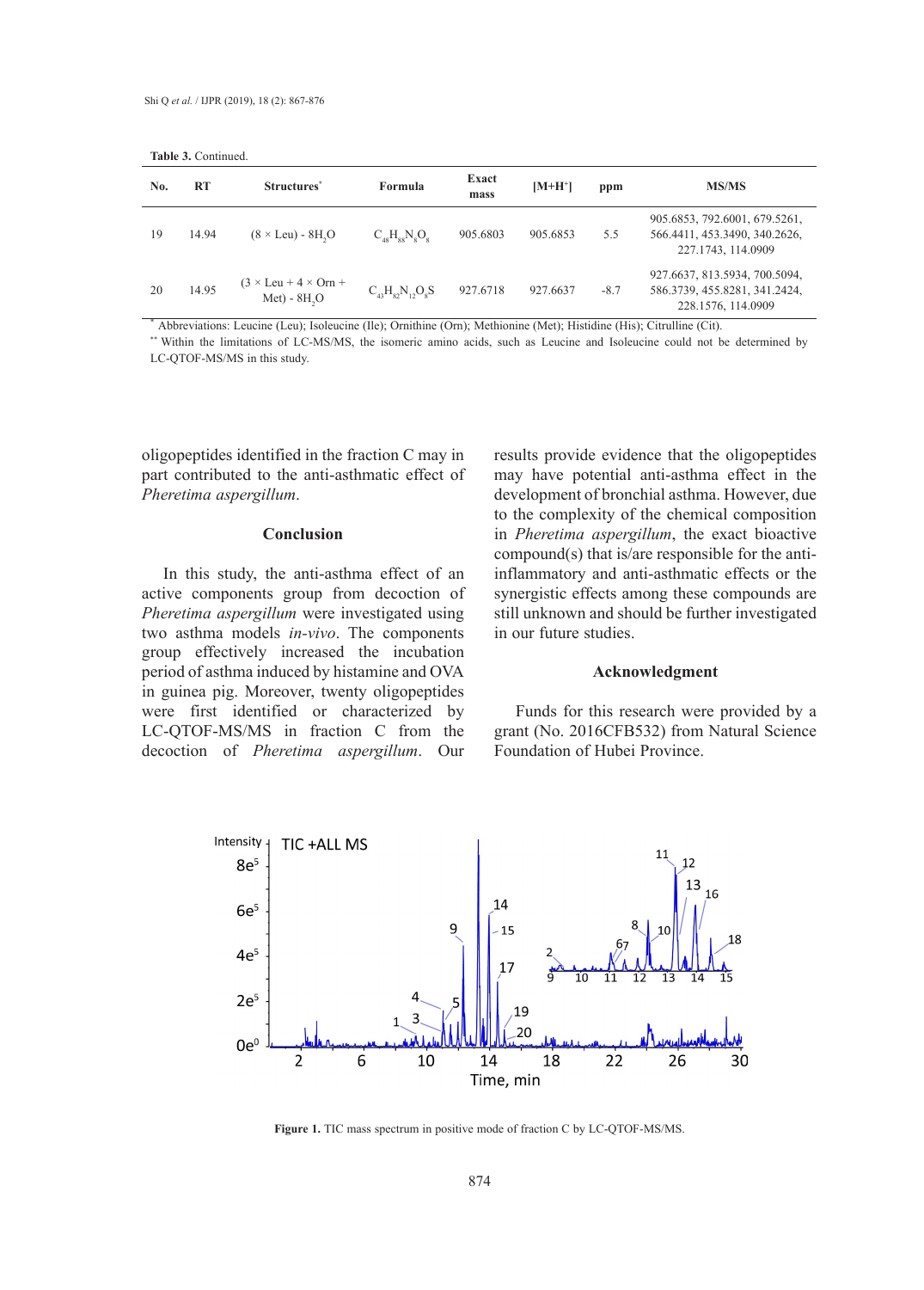#### **References**

- Attanasi M, Consilvio NP, Rapino D, Nicola (1) MD, Scaparrotta A, Cingolani A, Petrosino MI, Filippo PD, Di Pillo S and Chiarelli F. Bronchial hyperresponsiveness to mannitol, airway inflammation and Asthma Control Test in atopic asthmatic children*. Arch. Med. Sci*. (2016) 12: 137-44.
- Arora P, Ansari SH, Anjum V, Mathur R and Ahmad (2) S. Investigation of anti-asthmatic potential of Kanakasava in ovalbumin-induced bronchial asthma and airway inflammation in rats*. J. Ethnopharmacol*. (2016) 197: 242-9
- Ledford DK, Wenzel SE and Lockey RF. Aspirin or (3) other nonsteroidal inflammatory agent exacerbated asthma*. J. Allergy Clin. Immunol. Pract*. (2014) 2: 653-7.
- (4) Varner AE. Beneficial effect of nonsteroidal antiinflammatory drugs and cyclooxygenase-2 inhibitors in patients with asthma during viral infection*. J. Infect. Dis*. (2002) 186: 723
- (5) Huang CQ, Li W, Wu B, Chen WM, Chen LH, Mo GW, Zhang QF, Gong L, Li J, Zhang HC, Zhu HM and Zeng QZ. Pheretima aspergillum decoction suppresses inflammation and relieves asthma in a mouse model of bronchial asthma by NF-kappaB inhibition*. J. Ethnopharmacol*. (2016) 189: 22-30.
- (6) Morales DR, Guthrie B, Lipworth BJ, Jackson C, Donnan PT and Santiago VH. NSAID exacerbated respiratory disease: a meta-analysis evaluating prevalence, mean provocative dose of aspirin and increased asthma morbidity*. Allergy* (2015) 70: 828- 835.
- (7) Kidon MI, Kang LW, Chin CW, Hoon LS and Hugo VB. Nonsteroidal anti-inflammatory drug hypersensitivity in preschool children*. Allergy Asthma Clin. Immunol*. (2007) 3: 114-22.
- Chu X, Xu Z, Wu D, Zhao A, Zhou M, Qiu M and (8) Jia W. *In-vitro* and *In-vivo* evaluation of the antiasthmatic activities of fractions from Pheretima*. J. Ethnopharmacol*. (2007) 111: 490-5.
- *Pharmacopoeia of People›s Republic of China(editionI)*, ed. N.P. Committee., Beijing: China Medical Science Press (2015). (9) Pharmacopoeia
- (10) Bin L. *Dictionary of Chinese medicine*. Traditional Chinese Medicine Ancient Books Publishing House (2008).
- $(11)$  Zhang M, Li X, Liu Y, Ye F and Qiu G. Effects of extract of dilong (pheretima) on the scalded skin in rats*. J. Tradit. Chin. Med*. (2006) 26: 68-71.
- $(12)$  Tang W, Xie Q, Guan J, Jin S and Zhao Y. Phytochemical profiles and biological activity evaluation of Zanthoxylum bungeanum Maxim seed against asthma in murine models*. J. Ethnopharmacol*. (2014) 152: 444-50.
- (13) Xu SY, Bian RL, Chen X., *Experimental Methodology of Pharmacology*. The People›s Medical Publishing House (2003).
- (14) Vale N, Gouveia MJ, Botelho M, Sripa B, Suttiprapa

S, Rinaldi G, Gomes P, Brindley PJ and Correia da Costa JM. Carcinogenic liver fluke Opisthorchis viverrini oxysterols detected by LC-MS/MS survey of soluble fraction parasite extract*. Parasitol. Int*. (2013) 62: 535-42.

- (15) Zhang S, Lu J, Wang S, Mao D, Miao S and Ji S. Multi-mycotoxins analysis in Pheretima using ultrahigh-performance liquid chromatography tandem mass spectrometry based on a modified QuEChERS method*. J. Chromatogr B Analyt Technol. Biomed. Life Sci*. (2016) 1035: 31-41.
- $(16)$  Peng J, Yang D, Huang S, Tan Y, Xiao L and Su W. Pharmacological action and health protection function of Pheretima*. Zhong Yao Cai* (2000) 23: 114-7.
- Li XH, Zhang DX, Xu JF, Wang WY, Du YM, Zhang (17) Y, Lei YW and Zhang YX. Effect of earthworm decoction on airway inflammation of bronchial asthma in guinea pigs*. Zhongguo Zhong Yao Za Zhi* (2007) 32: 1445-8.
- (18) Liu CH, Lin YW, Tang NY, Liu HJ, Huang CY and Hsieh CL. Effect of oral administration of Pheretima aspergillum (earthworm) in rats with cerebral infarction induced by middle-cerebral artery occlusion*. Afr. J. Tradit. Complement Altern. Med*. (2012) 10: 66-82.
- (19) Li J, Long XY, He L, Liu F and Shu JQ. Determination of capsaicin in Pheretima aspergillum from different habitats by RP-HPLC*. Zhong Yao Cai* (2006) 29: 448-9.
- (20) Li XH, Tu XY, Zhang DX, Xu JF, Wang WY, Zhang Y and Du YM. Effects of wuwei dilong decoction on inflammatory cells and cytokines in asthma model guinea pigs*. J. Tradit. Chin. Med*. (2009) 29: 220-3.
- (21) Han RF LH, Wang JW and Cong XJ. Study on clinical effect and immunologic mechanism of infants capillary bronchitis secondary bronchial asthma treated with bacterial lysates Broncho-Vaxom*. Eur. Rev. Med. Pharmacol. Sci*. (2016) 20: 2151-5.
- (22) Al-Daghri NM AM, Draz HM, Abd-Alrahman SH, Yakout SM and Clerici M. Th1/Th2 cytokine pattern in Arab children with severe asthma*. Int. J. Clin. Exp. Med*. (2014) 7: 2286-91.
- (23) Yamada Y, Matsumoto K, Hashimoto N, Saikusa M, Homma T, Yoshihara S and Saito H. Effect of Th1/ Th2 cytokine pretreatment on RSV-induced gene expression in airway epithelial cells*. Int. Arch. Allergy Immunol*. (2011) 154: 185-94.
- (24) Kim JY, Kim DY, Lee YS, Lee BK, Lee KH and Ro JY. DA-9601, Artemisia asiatica herbal extract, ameliorates airway inflammation of allergic asthma in mice*. Mol. Cells* (2006) 22: 104-12.
- (25) Theron AJ, Steel HC, Tintinger GR, Gravett CM, Anderson R and Feldman C. Cysteinyl Leukotriene Receptor-1 Antagonists as Modulators of Innate Immune Cell Function*. Clin. Dev. Immunol*. (2014) 2014: 608930.
- (26) Baraldi E, Carraro S, Alinovi R, Pesci A, Ghiro L, Bodini A, Piacentini G, Zacchello F and Zanconato. Cysteinyl leukotrienes and 8-isoprostane in exhaled breath condensate of children with asthma